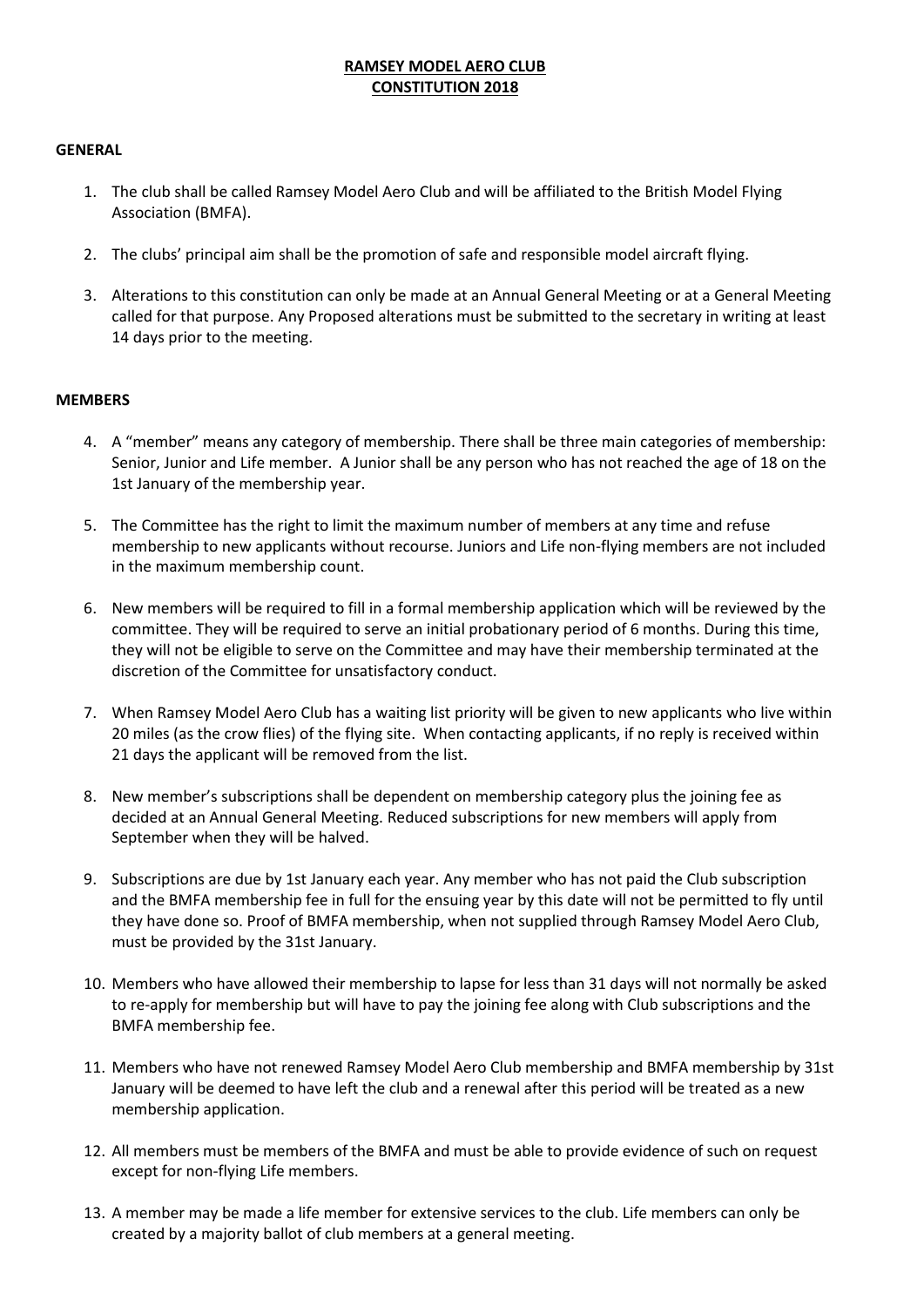14. All members, without exception, must comply with all club 'Operating and Safety Rules' and the club Constitution. Failure to do so may result in disciplinary action by the Club, which may lead to dismissal.

## **RULES, DISCIPLINE AND SAFETY**

- 15. Additions and amendments to field safety rules and regulations can only be made by proposals at a General Meeting.
- 16. All field safety rules and regulations will be reviewed annually, and will be considered binding for 12 months, excepting where urgent action is required. This action must then be ratified by the members at the next general meeting.
- 17. Any complaint concerning any member must be made in writing and signed by the complainant(s). The written complaint must then be forwarded to the Secretary so that the matter can be addressed at the next Committee meeting.
- 18. Where an allegation of misconduct is made against a member, the member may be suspended from all club activities while an investigation is carried out. A suspension is considered a neutral act and infers no blame or guilt prior to an investigation.
- 19. The Committee may impose a suspension from club activities including attendance at the Club flying site, not exceeding 28 days upon any member in the event of misconduct. Any suspension must be accompanied by a verbal and/or written warning as deemed appropriate in accordance with Article 19.
- 20. The Committee may consider removal of membership where conduct on the field or elsewhere is considered to be prejudicial to the club. Dismissal will be in accordance with the following procedure: -

a. The member is to be given a verbal warning by an authorised Committee Member in which the member is made aware of his misdemeanour and what he is reasonably required to do to make amends.

b. If the member does not respond, he is to be given a written warning by an authorise Committee Member to advise him of his misdemeanour and what he is reasonably required to do to make amends.

c. If he still fails to respond, the Committee should invite him in writing to meet with them at a previously agreed date and time to discuss the situation, advising they are considering withdrawal of his membership.

d. If he still fails to respond to reasoning or fails to attend without reasonable cause, the Committee can advise him in writing that his membership is withdrawn, stating the reasons why this decision was reached.

e. When the member is advised of withdrawal of his membership, he must be given the right of appeal. If he opts to appeal, this will be to the Club membership at an EGM which the Committee would call on his behalf at a previously agreed date and time. The motion to uphold the membership withdrawal or reverse it must be in accordance with the voting procedures set out in the Club Constitution.

In the event of gross misconduct, immediate dismissal without warnings may be considered but the member will still be accorded his rights to present his case to the Committee and be given a right of appeal in accordance with sub-paragraphs c, d and e above.

In the event of dismissal the Committee will arrange for the member's current membership fee (excluding BMFA subscription) to be reimbursed in full.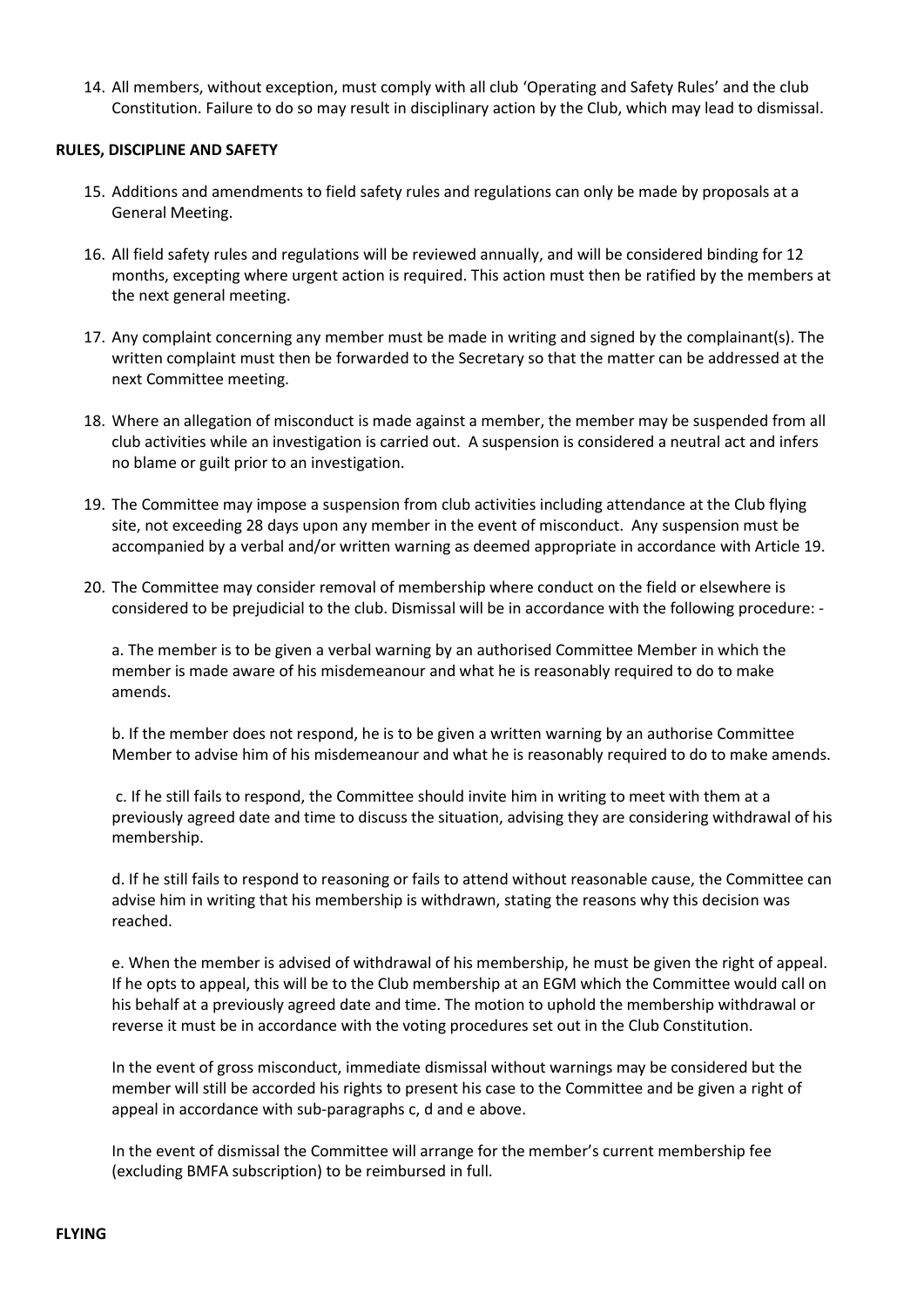- 21. The Committee, Officers and Instructors, will be responsible for the running of the flying site at all times. Appointment to the position of Instructor or Examiner can only be made by a Committee decision.
- 22. All flying members must attain the minimum standards of flying required under the club training scheme before receiving the BMFA 'A' Certificate and before being permitted to fly indirectly supervised.
- 23. Any member whose flying standards drop below the minimum requirement solo standard will be required to rejoin the training scheme until the desired standards of flying are met.

# **COMMITTEE STRUCTURE AND APPOINTMENTS**

- 24. The Committee of the Club shall comprise of not more than nine members.
- 25. The Officers of the committee shall be, Chairman, Vice Chairman, Secretary, Membership Secretary, Treasurer and Safety Officer. Other roles and responsibilities shall be taken up by committee members as necessary. The description of roles and responsibilities for committee and other posts will be maintained in a separate document.
- 26. One senior club member should be appointed annually as the clubs' BMFA Delegate who should represent the club at all relevant meetings should the committee find it practical to do so.
- 27. Any Committee member or member who is involved in any organisational position within the Club must hold membership of the British Model Flying Association.
- 28. Committee officers and members shall be elected at the Annual General Meeting from written nominations received no later than 28 days prior to the meeting, to serve for a period of one year. The Committee will be elected by majority vote from members present. All fully paid up members and life members are eligible to vote.
- 29. Should a committee position become vacant, the Committee may, by a majority vote, co-opt a replacement who will then serve until the following Annual General Meeting.

## **COMMITTEE ORGANISATION AND POWERS**

- 30. Members elected to office will have full voting rights at all meetings. In the event of a tie the Chairman will have a casting vote in addition to his initial standing vote.
- 31. The Committee are authorised to carry out negotiations and make decisions in the interest of the club or on behalf of the membership where necessary without consulting the members. Approval from the membership at an ordinary meeting must be sought for expenditure greater than £3,000.
- 32. At least three Committee officers are required to submit a sample of their signatures for banking reference purposes.
- 33. Money may only be withdrawn from the club funds by cheque signed by any one of three Committee Officers authorised to do so.
- 34. The Secretary must be informed of any negotiations proposed by club members which affect the Club as a whole, and copies of any written correspondence must be submitted to him for record purposes.
- 35. No member of the Committee or Officer of the club may be a Committee Member or Officer of another model flying club.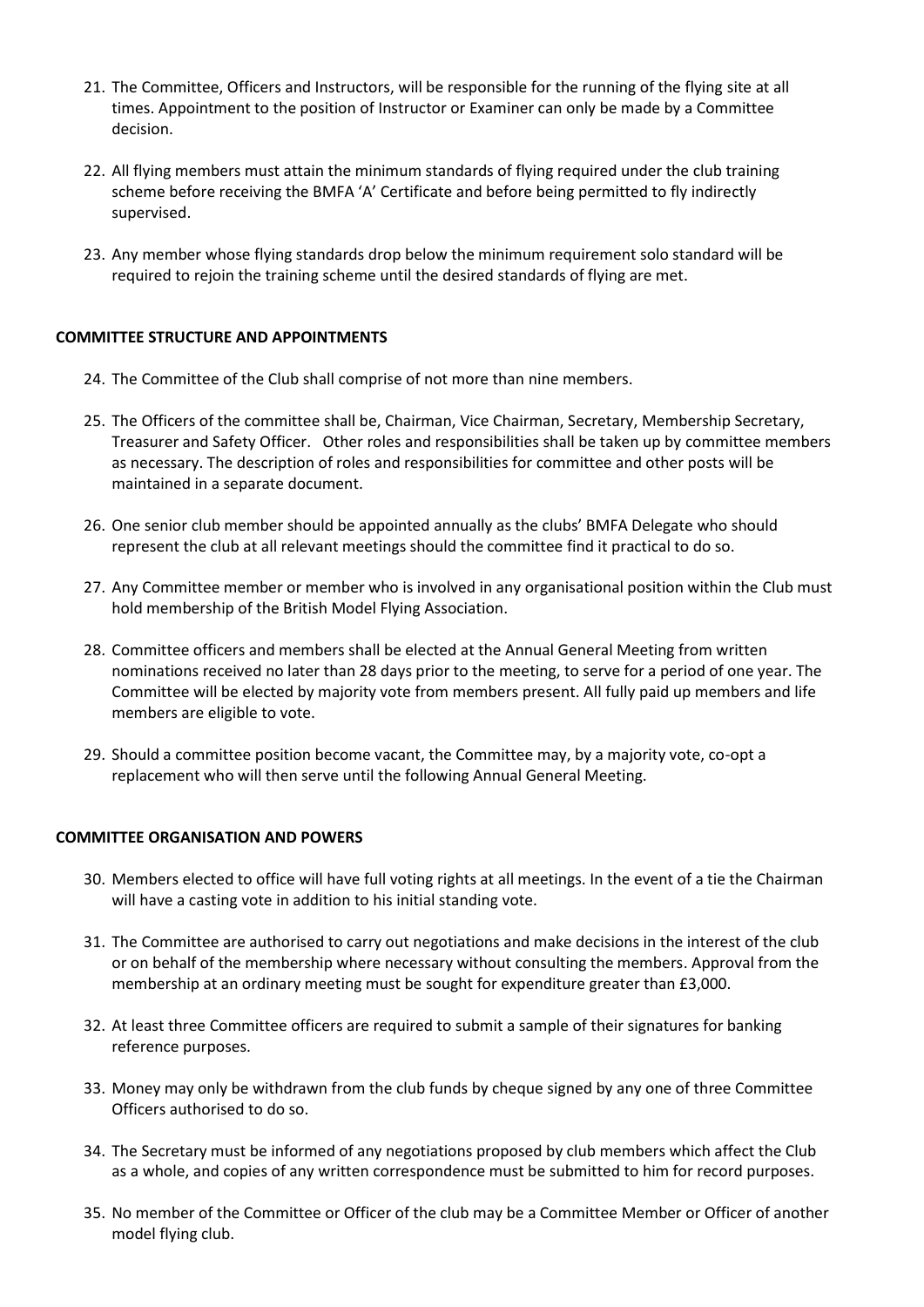- 36. Any Committee Member or Officer wishing to resign must do so in writing.
- 37. Any member of the Committee who is absent from three consecutive Committee meetings without reasonable cause will automatically forfeit his seat on the Committee.
- 38. The Committee may pay accounts and incur any normal liabilities on behalf of the club.

# **VOTING AND CONDUCT OF COMMITTEE MEETINGS**

- 39. All committee meetings will have an agenda and minutes taken. Minutes of committee meetings will be made available to members on request to the secretary or posted on the club's website once approved.
- 40. A quorum of any Committee meeting shall consist of five Committee Members.
- 41. All proposals must be seconded and voted upon. A majority vote of those present is required to carry any proposal.
- 42. Voting will normally be by a show of hands; however, a secret ballot must be taken should any committee member request that this be done. Proxy and postal votes will not be permitted.
- 43. An audio recording of committee meetings may be taken by the secretary only, for the sole purpose of producing accurate minutes. The audio recording must be deleted once the written minutes are approved.
- 44. Non -committee members may attend committee meetings as observers by applying to the Secretary at least 14 days before the meeting. Any non-Committee Member may be asked to leave the meeting subject to approval from the Committee.

# **VOTING AND CONDUCT OF GENERAL MEETINGS**

- 45. All general meetings will have an agenda and minutes taken. Any other business will only be accepted at general meetings if the Secretary is given at least 14 days' notice in writing of the item to be discussed.
- 46. A quorum of any general meeting is to be at least 20% of the membership.
- 47. All proposals must be seconded and voted upon. A majority vote of those present is required to carry any proposal including proposals to alter this constitution.
- 48. Voting will normally be by a show of hands; however, a secret ballot must be taken should any member request that this be done. Proxy and postal votes will not be permitted.
- 49. Amendments to proposals must be voted upon first.
- 50. An audio recording of general meetings may be taken by the secretary only, for the sole purpose of producing accurate minutes. The audio recording must be deleted once the written minutes are approved.
- 51. Non-club members may attend Club meetings as observers as invited guests of a club by applying to the Secretary at least 14 days before the meeting. Any non-Club member may be asked to leave the meeting subject to approval from the Committee.
- 52. The Committee, through the Chairman has the power to ask a person to leave any meeting in the event of that person disrupting the meeting.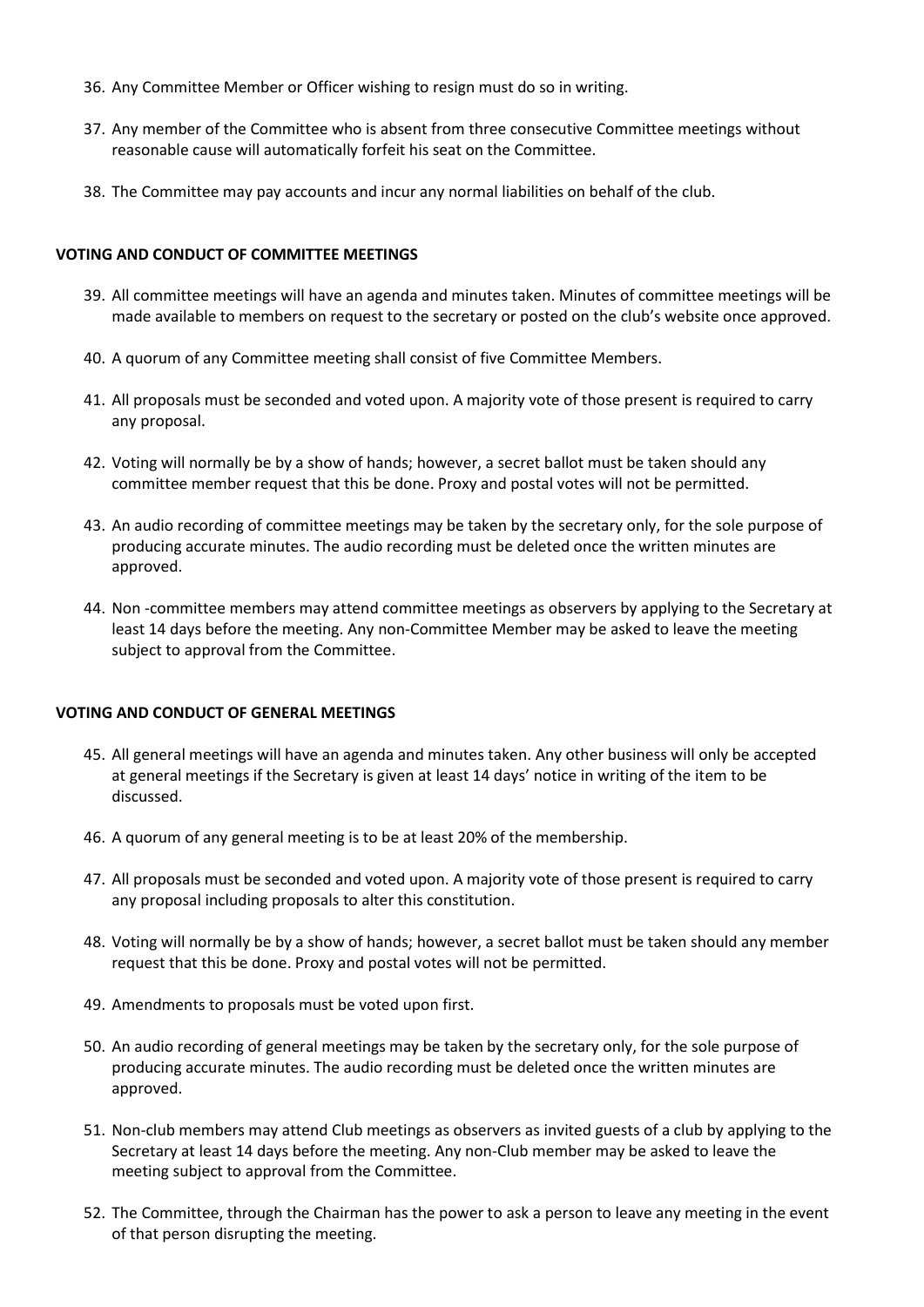53. Patrons of the club have no voting rights but are free to attend all club meetings and committee meetings.

#### **ANNUAL GENERAL MEETINGS**

- 54. A date for the Annual General Meeting will be decided each year by the Committee. At least 28 days notice of the meeting will be given in writing to all Club members.
- 55. Annual subscriptions and the joining fee will be decided at the Annual General Meeting.
- 56. A qualified accountant (non-committee member) shall be appointed by the committee to carry out an audit of the accounts before the Annual General Meeting to verify that the balance sheet is correct and fairly represents the expenditure and receipts of the club, its assets and liabilities.

## **EXTRAORDINARY GENERAL MEETINGS**

- 57. The Secretary will convene an Extraordinary Committee Meeting within 14 days on request from any officer of the Committee, stating the business to be discussed.
- 58. The Secretary shall convene an Extraordinary General Meeting of the club by a resolution of the Committee stating the business to be brought before the meeting, of which 28 days notice has been given to all members in writing stating the business to be discussed.
- 59. The Secretary shall convene an Extraordinary General Meeting of the club on receipt of a request in writing signed by not less than one quarter of the membership of the club, stating the business to be brought before the meeting. The meeting must be called within 28 days of request and 28 days notice must be given to all members in writing stating the business to be discussed.
- 60. When a request for a meeting is made in accordance with Article 59 and it is not called within 28 days, the requisitioners may themselves convene an Extraordinary General Meeting of the Club by giving 28 days notice in writing to all members, duly setting out the purpose for which the meeting was called. Any resolutions passed at such a meeting shall have the same force and effect as if they were passed at a meeting convened by the Committee.

### **INSURANCE AND INDEMNITY**

- 61. The club will hold both Civil and Employers Liability Insurance, provided through affiliation to the BMFA.
- 62. The club will indemnify all committee officers and committee members if they incur any liability on behalf of the club.
- 63. In the event of a Committee Member being awarded damages or costs in the course of proceedings taken by him in his representative capacity, such damages or costs will belong to the club and not the Committee Member and upon receipt that Committee Member will pay them to the Club Treasurer.
- 64. When there is a joint meeting between the club and another club, the participating club must be able to provide evidence of adequate insurance cover well in advance of the event.

#### **DISSOLUTION OF THE CLUB**

65. Should it be considered necessary or desirable to dissolve the Club, the Committee will call an Extraordinary General Meeting. Should a quorum fail to appear, the meeting will be adjourned and a